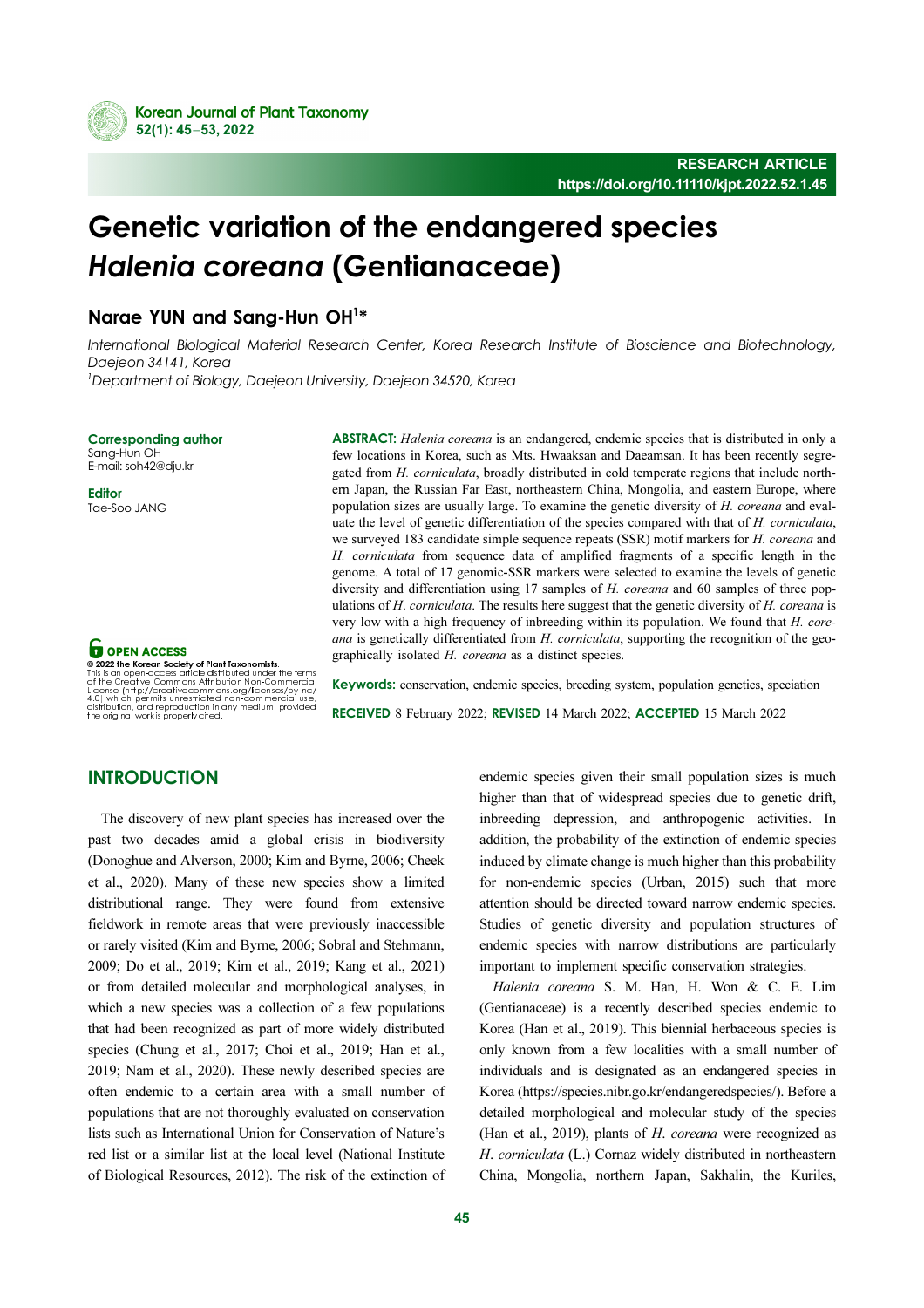Kamchatka, and eastern Europe (Toyokuni and Yamazaki, 1993; Ho and Pringle, 1995; Paek, 2007). Halenia coreana differs from H. corniculata by having longer, narrower, and incurved spurs and an attenuated leaf apex (Han et al., 2019). Molecular phylogenetic analyses from the nucleotide sequences of the Internal Transcribed Spacer region, and xanthine dehydrogenase (XDH), and chloroplast rbcL indicate that H. coreana forms a distinct clade sister to the clade of populations of H. corniculata from China, Mongolia, Russia, and Japan (Han et al., 2019). The newly established H. coreana is placed under severe risk of extinction due to its extremely small population size and due to human activities. Though it is protected as an endangered species, little is known about the genetic diversity of H. coreana from a conservation perspective. Furthermore, the levels of genetic diversity and differentiation of the narrow endemic H. coreana compared to the widespread H. corniculata have remained unclear.

Halenia coreana is one of three Asian species in Halenia Borkh. It consists of approximately 40 species that are broadly distributed in East Asia and the Americas (Gleason and Cronquist, 1991; Ho and Pringle, 1995; von Hagen and Kadereit, 2003; von Hagen, 2007). The majority of Halenia species are distributed in Mexico and Central America, numbering close to 15 species, and in high alpine regions of the Andes in South America, accounting for approximately 22 species (Allen, 1933; Wilbur, 1984a, 1984b; von Hagen and Kadereit, 2003; von Hagen, 2007). It has been suggested that Halenia originated in East Asia and became dispersed into North America and that it diversified in Central and South Americas (von Hagen and Kadereit, 2003).

Simple sequence repeats (SSR) markers or microsatellites have been commonly used to characterize genetic diversity at the population level in various plant species owing to their codominant inheritance, analytical simplicity, and considerable hypervariability (Weber, 1990; Selkoe and Toonen, 2006; Lopez et al., 2015). The next-generation sequence technique facilitated the development of SSR markers (Wang et al., 2018; Yang et al., 2018). For the species of Halenia, SSR markers for H. elliptica D. Don, an Asian species widely used as a traditional medicinal herb in China, were developed (Zhang et al., 2011; Yang et al., 2018). However, genetic diversity in the species of Halenia has not been reported.

In this study, we developed SSR markers for H. coreana and H. corniculata via next-generation sequencing to investigate the genetic diversity of  $H$ . *coreana*. We aim to  $(1)$ evaluate the level of genetic diversity in H. coreana, an endangered and endemic species in Korea; (2) to compare the level of genetic diversity with that of H. corniculata, a widespread and sister species of H. coreana; (3) to evaluate the genetic distinctiveness of H. coreana to be recognized as a separate species; and (4) to provide implications pertaining to the conservation biology of H. coreana.

### MATERIALS AND METHODS

#### Plant materials

Halenia coreana is known in a few places in Gangwon-do, Jeju-do, and Pyeonganbuk-do (Han et al., 2019). We included 14 individuals found on Mt. Hwaaksan in Gangwon-do. Samples of other populations were not included because fresh materials were not available for analysis. It appears that certain populations, such as the Yongsil population at Mt. Hallasan in Jeju-do, which represents the southern limit of its distributional range, may be extinct, as we failed to locate such plants in repeated fieldwork. Samples of *H. corniculata* are collected in three populations in China, Japan, and Russia (Table 1). Twenty individuals from each population were included (Table 1). Voucher specimens were deposited in the National Institute Biological Resource (KB).

#### Selection of SSR markers

Total DNA was isolated from fresh leaves collected in the wild using the DNeasy Plant Mini Kit (QIAGEN, Hilden, Germany). To produce high-throughput sequencing data with which to develop SSR markers, we used Mt. Hwaaksan samples. A library was developed using the Illumina MiSeq platform at Macrogen (Seoul, Korea). A total of 68,996,882 raw sequence reads were obtained from the NGS analysis. To achieve loci with low copy numbers, we assembled the filtered reads using Geneious R 10.1.3 (Biomatters Ltd., Auckland, New Zealand) following the method of Cho et al. (2015). We developed 183 primer pairs for

Table 1. Locality and voucher information of the samples of *Halenia coreana* and *H. corniculata* used in this study.

| <b>Species</b> | Population (n) | Locality and voucher                                       |  |  |  |  |
|----------------|----------------|------------------------------------------------------------|--|--|--|--|
| H. coreana     | Korea $(14)$   | Korea, Gangwon-do, Mt. Hwaaksan, Yun & Oh 7377 (KB 655638) |  |  |  |  |
| H. corniculata | Japan $(20)$   | Japan, Hokkaido, Erimo, Yun & Oh 7417 (KB 655639)          |  |  |  |  |
|                | China $(20)$   | China, Jirin, Mt. Baeckdusan, Yun 7394 (KB 655640)         |  |  |  |  |
|                | Russia (20)    | Russia, Sahalin, <i>Hyun 7400</i> (TUT)                    |  |  |  |  |

n, number of individuals sampled.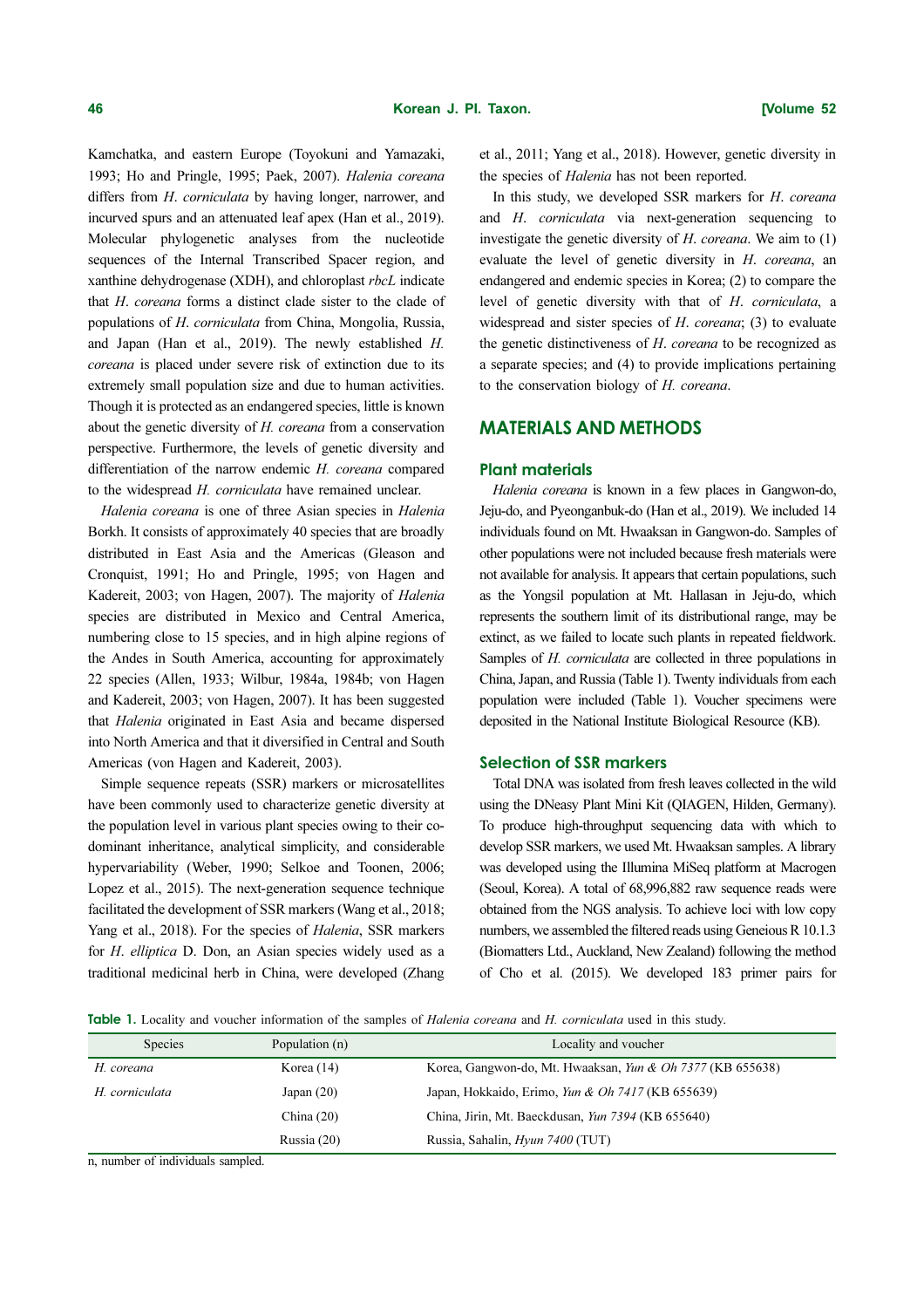microsatellite regions on the sequence set with the primer function in the Geneious program. The forward primers were labeled with 6-FAM or Hex for multiplexing reactions (see Table 2 for the specific fluorescent dye for each locus). To assess the effectiveness of these microsatellite markers, we evaluated the

primers for 14 individuals of H. coreana. The initially working primers were further screened using 60 individuals of H. corniculata (Table 1). We then performed polymerase chain reaction (PCR) amplification for validation and genotyping.

The PCR reactions were performed under the following

Table 2. Characteristics of 17 SSR loci developed for *Halenia*.

| Locus            | Primer sequences (5'-3')   | $\boldsymbol{A}$ | Repeat<br>motif | Allele size range<br>(bp) | Tm<br>$(^{\circ}C)$ | GenBank<br>accession no. | Fluorescent<br>label |
|------------------|----------------------------|------------------|-----------------|---------------------------|---------------------|--------------------------|----------------------|
| HC03             | F:CCAGTCGTCACGCTTCCATA     | 5                | (ATT)6          | 233-244                   | 58                  | OM976989                 | FAM                  |
|                  | R:CCACAAATTGGGCAGATGAACA   |                  |                 |                           |                     |                          |                      |
| HC <sub>09</sub> | F:GGTGGGGTTGCAGTTATGGA     | 8                | (TCA)5          | 309-356                   | 58                  | OM976990                 | <b>FAM</b>           |
|                  | R:ATCTGCTGCCATGTCAGCTA     |                  |                 |                           |                     |                          |                      |
| HC11             | F:CCACGGCAGAGGGAATCTATC    | 6                | (CTAG)4         | 353-385                   | 59                  | OM976991                 | <b>FAM</b>           |
|                  | R:GCCAGCACATCATACTTGCC     |                  |                 |                           |                     |                          |                      |
| HC12             | F:CCACGGCAGAGGGAATCTATC    | 10               | (ATATA)4        | 346-375                   | 59                  | OM976992                 | <b>FAM</b>           |
|                  | R:GCCAGCACATCATACTTGCC     |                  |                 |                           |                     |                          |                      |
| HC17             | F:GGGGCAAAATAATGTGAAAACACA | 3                | (ACAA)6         | 325-436                   | 58                  | OM976993                 | <b>FAM</b>           |
|                  | R:GGCGACGTCAAGCATTTGAA     |                  |                 |                           |                     |                          |                      |
| HC19             | F:TGCACAGCCTATCTTTGGCT     | 3                | (TG)9           | 317-325                   | 58                  | OM976994                 | <b>FAM</b>           |
|                  | R:ATGCACAGAACCACCCAGTT     |                  |                 |                           |                     |                          |                      |
| HC21             | F:TCTGCACTGCACCAATCCAT     | $\overline{4}$   | (AAAT)4         | 271-350                   | 59                  | OM976995                 | <b>FAM</b>           |
|                  | R:GGTTTGATGGGGTTGGTTGC     |                  |                 |                           |                     |                          |                      |
| HC23             | F:TGTGACAGTGTGTGTGACCA     | 6                | (AT)8           | 330-392                   | 59                  | OM976996                 | FAM                  |
|                  | R:TCCAAGCCAAAACTGGACCA     |                  |                 |                           |                     |                          |                      |
| HC33             | F:CTCACAGGCCCAATAGTCCA     | 8                | (AAT)4          | 235-266                   | 59                  | OM976997                 | <b>HEX</b>           |
|                  | R:TCATTGAATTTATCATCGGTTGA  |                  |                 |                           |                     |                          |                      |
| HC36             | F:AGGCCCATTAAGCGGAAACA     | 5                | (GAT)9          | 306-333                   | 59                  | OM976998                 | <b>HEX</b>           |
|                  | R:CCTTCTTCACTGGGTGGGAG     |                  |                 |                           |                     |                          |                      |
| HC45             | F:ACCCCTGCTTTGACCCATTT     | 5                | (TA)6           | 325-328                   | 58                  | OM976999                 | <b>HEX</b>           |
|                  | R:ACAGGAGGTGAAGACAGCATG    |                  |                 |                           |                     |                          |                      |
| <b>HC50</b>      | F:AACCTTAGTTCTTTTCTAGTGAAA | 3                | (AT)12          | 181-376                   | 58                  | OM977000                 | <b>HEX</b>           |
|                  | R:AGCGCACACTGAGAAGTACA     |                  |                 |                           |                     |                          |                      |
| HC51             | F:AGTGGACCAAAATGCCCTGT     | $\overline{4}$   | (GTTGT)6        | 385-416                   | 58                  | OM977001                 | <b>HEX</b>           |
|                  | R:TGAAGATTCCACCTCCCCCT     |                  |                 |                           |                     |                          |                      |
| HC55             | F:TCGAACTGAGTAGCTGTGGC     | 4                | (AT)9           | 323-343                   | 58                  | OM977002                 | <b>HEX</b>           |
|                  | R:GCTGTCACACGATCTCCACT     |                  |                 |                           |                     |                          |                      |
| HC60             | F:ACCTTTTGGCCCTATCTCCC     | 5                | (TA)9           | 330-340                   | 59                  | OM977003                 | <b>HEX</b>           |
|                  | R:CCGGAACCGATACCACACAT     |                  |                 |                           |                     |                          |                      |
| HC71             | AAGCACCACAGTCAGCCTAC       | 2                | (AG)6           | 348-350                   | 59                  | OM977004                 | <b>HEX</b>           |
|                  | R:FCACCCTTCATGCGTTCAAA     |                  |                 |                           |                     |                          |                      |
| HC73             | F:TTGCATGCCTCTGTTTCCCT     | 3                | (TTC)5          | 259-265                   | 59                  | OM977005                 | <b>HEX</b>           |
|                  | R:TGCCACGACAATCAAGGACA     |                  |                 |                           |                     |                          |                      |

SSR, simple sequence repeats; A, number of alleles per locus; Tm, optimized annealing temperature.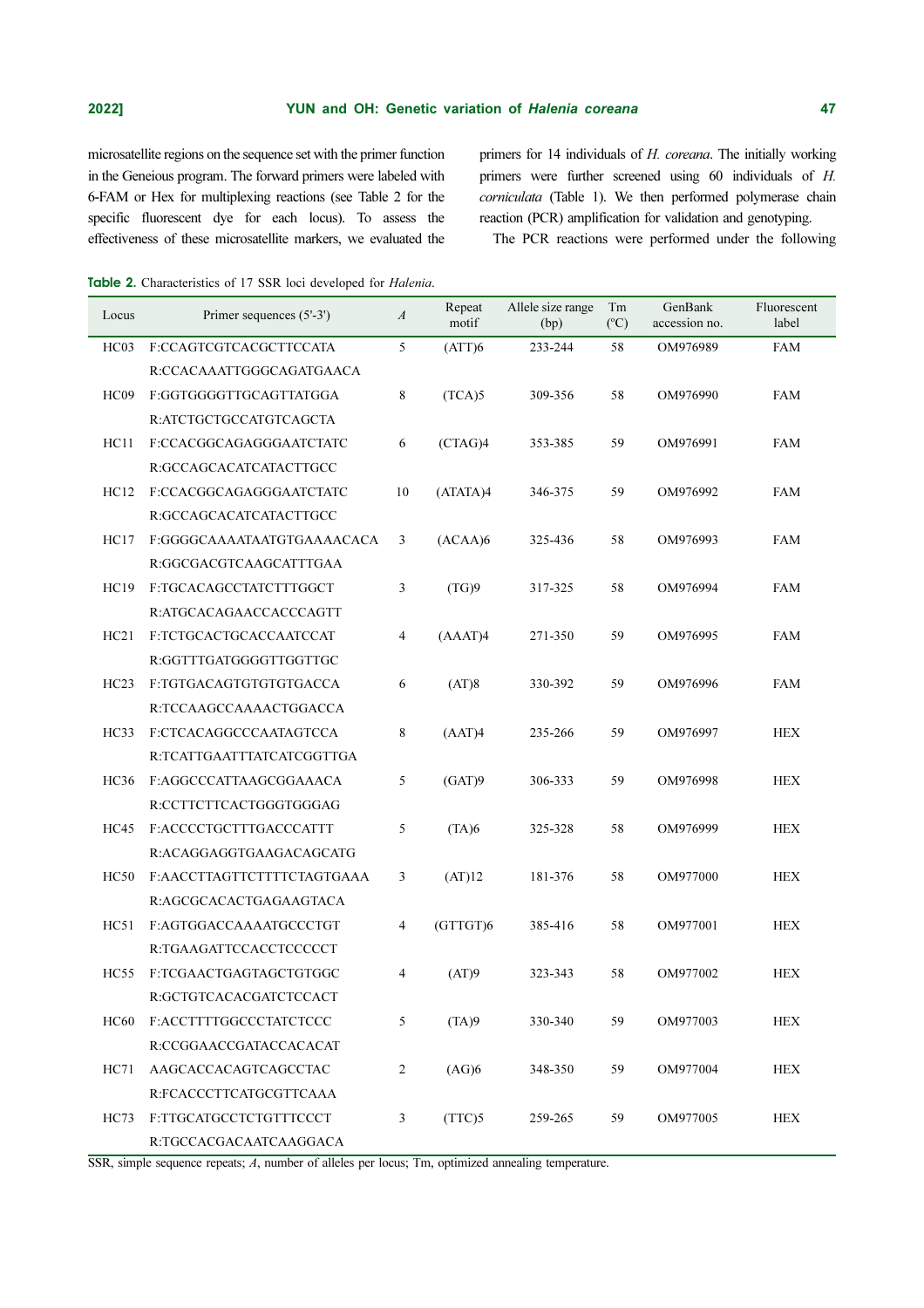**48**<br>condition: initial denaturation at  $95^\circ$ condition: initial denaturation at 95°C for 2 min; 35 cycles of **48**<br>condition: initial denaturation at 95<sup>o</sup> Exercise at 95°C for 2 minutes of  $26^{\circ}$ C for 20 s, annealing at 58° denaturation at 95°C for 20 s, annealing at 58°C for 40 s, and **48**<br>condition: initia<br>denaturation at  $?2^\circ$ C for 1 min; and a final extension at 72o extension at 72°C for 1 min; and a final extension at 72°C for 7 min. The PCR products were analyzed on an ABI 3730XL sequencer with the GeneScan 500 LIZ Size Standard (Thermo Fisher Scientific, Waltham, MA, USA). Allele sizes and peaks for each sample were determined with Peak Scanner Software version 2.0 (Thermo Fisher Scientific). **Expection**<br> **Expection**: initial denaturation at 95°C for 2 min; 35 cycles of<br>
denaturation at 95°C for 20 s, annealing at 58°C for 40 s, and<br>
extension at 72°C for 1 min; and a final extension at 72°C for<br>
7 min. The PC **48**<br> **Korean**<br> **Condition:** initial denaturation at 95°C for 2 min; 35 cycles of<br>
denaturation at 95°C for 20 s, annealing at 58°C for 40 s, and<br>
extension at 72°C for 1 min; and a final extension at 72°C for<br>
7 min. The **48**<br> **Korean**<br> **Korean**<br> **Kondition:** initial denaturation at 95°C for 2 min; 35 cycles of<br> **denaturation at 95°C for 2 0 s, annealing at 58°C for 40 s, and<br>
extension at 72°C for 1 min; and a final extension at 72°C for** 

#### Genetic analysis

Basic genetic properties, i.e., the number of alleles, the expected degree of heterozygosity  $(H<sub>r</sub>)$ , and the observed heterozygosity  $(H<sub>o</sub>)$  were calculated using GenAlEx version 6.502 (Peakall and Smouse, 2006, 2012). Deviations from Hardy–Weinberg equilibrium were estimated with GENEPOP version 4.6.9 (Rousset, 2008). The number of alleles, major allele frequency, polymorphism information content, F statistics index  $(F_{ST})$ , and Nei's genetic distance were calculated for each population separately. The results of the Mantel test of the association between genetic distance and geographic distance were calculated in GenAlEx. A principal coordinate analysis (PCoA) was conducted to find the genetic clustering using Nei's genetic distances in GenAlEx.

Genotype data for the SSR markers were analyzed in the model-based STRUCTURE v. 2.3.4 software (Pritchard et al.,  $2000$ ) to determine the most probable number of clusters  $(K)$ value) and to assign individuals to different clusters. The K value was determined by running an admixture and a related frequency model with  $K = 1$  to 4 (ten replications per K value); 1,000,000 Markov Chain Monte Carlo iterations were implemented with the burn-in period of each run set to 100,000. The website program STRUCTURE HARVESTER (Earl and vonHoldt,  $2012$ ) was used to estimate the optimal K value; this program follows the  $\Delta K$  method of Evanno et al. (2005).

#### RESULTS

We developed and selected 17 polymorphic microsatellite

**7 axon. [Volume 52**]<br>loci with clear, strong bands for each allele in the 74<br>individuals of *H. coreana* and *H. corniculata* from the 183<br>initially designed primer pairs (Table 2). These SSR markers<br>would detect di-, **Faxon. [Volume 52**<br>loci with clear, strong bands for each allele in the 74<br>individuals of *H. coreana* and *H. corniculata* from the 183<br>initially designed primer pairs (Table 2). These SSR markers<br>would detect di-, tr (Japan). **Taxon. Colume 52**<br>
loci with clear, strong bands for each allele in the 74<br>
individuals of *H. coreana* and *H. corniculata* from the 183<br>
initially designed primer pairs (Table 2). These SSR markers<br>
would de **Frame S2**<br> **Example 16.1 Consumers 16.1 Constant Constant Constant Constant Constant Constant Constant Constant Constant Constant Constant Constant Constant Constant Constant Constant Constant Constant Constant Const** loci with clear, strong bands for each allele in the 74 individuals of H. coreana and H. corniculata from the 183 initially designed primer pairs (Table 2). These SSR markers would detect di-, tri-, tetra-, and pentanucleotide repeats (Table 2). In total, 74 alleles were found. The number of alleles  $(N_A)$ ranged from two (HC71) to ten (HC12), with a mean of 5.0 alleles per locus (Table 2).

**Taxon. [Volume 52**<br>loci with clear, strong bands for each allele in the 74<br>individuals of *H. coreana* and *H. corniculata* from the 183<br>initially designed primer pairs (Table 2). These SSR markers<br>would detect di-, tr **Colume 52**<br> **Co** i with clear, strong bands for each allele in the 74<br>
individuals of *H. coreana* and *H. corniculata* from the 183<br>
initially designed primer pairs (Table 2). These SSR markers<br>
would detect di-, tri-, **Taxon. [Volume 52**<br>
loci with clear, strong bands for each allele in the 74<br>
individuals of *H. coreana* and *H. corriculata* from the 183<br>
initially designed primer pairs (Table 2). These SSR markers<br>
would detect di-The indices of genetic diversity for the sampled populations are summarized in Table 3. The average number of alleles per locus ( $N_{\rm A}$ ) is slightly smaller in *H. coreana* at 1.471 than in H. corniculata, where it ranges from 1.765 (China) to 1.882 (Japan). The values of observed heterozygosity  $(H_0)$  and expected heterozygosity  $(H_F)$  were lower in H. coreana compared to *H. corniculata*. The values of  $H_0$  and  $H_F$  in *H.* coreana were 0.038 and 0.119, respectively, in corresponding ranges of 0.035 to 0.112 (mean: 0.075) and 0.178 to 0.262 (mean: 0.227), in H. corniculata (Table 3). The inbreeding coefficient for each locus  $(F_{1S})$ , referring to the deviation of the actual frequency of the genotype from the theoretically expected frequency in the population, was 0.0682 in H. *coreana* and ranged from  $0.535$  to  $0.865$  (mean:  $0.651$ ) in  $H$ . corniculata. The values in both species show no significant differences between the two species on average, but the value of  $F_{1s}$  in the Russian population was found to be highest among the sampled populations.

The properties of the diversity indices for the 17 SSR loci are provided in Table 4. Many loci developed in this study showed monomorphism in a population (Table 4). For example, 11 of the 17 loci in *H. coreana* were monomorphic. Some of the loci, specifically HC03, HC11, H12, HC33, and HC36, were found to be variable during the analyses of the populations of H. corniculata. For the marker HC21, only one allele was found in each of four populations, indicating that this locus is monomorphic for all populations. However, the sizes of the DNA fragments in the different populations varied. These sizes were 350 bp in the Korean population, 271 bp in Japan, 273 bp in China, and 348 bp in Russia. Thus, the locus is polymorphic when all populations are considered.

Table 3. Genetic diversity in *Halenia coreana* and *H. corniculata* for geographic population.

| <b>Species</b>          | Population | $N_{\rm A}$ | P  | $H_0$ | $H_{\scriptscriptstyle\rm E}$ | $P_{A}$ |       | $F_{1S}$ |
|-------------------------|------------|-------------|----|-------|-------------------------------|---------|-------|----------|
| H. coreana              | Korea      | l.471       | 35 | 0.038 | 0.119                         | 0.941   | 0.194 | 0.682    |
| H. corniculata          | Japan      | 1.882       | 47 | 0.079 | 0.178                         | 0.765   | 0.308 | 0.554    |
|                         | China      | 1.765       | 52 | 0.112 | 0.240                         | 0.765   | 0.373 | 0.535    |
|                         | Russia     | 1.824       | 58 | 0.035 | 0.262                         | 1.118   | 0.405 | 0.865    |
| mean $(H.$ corniculata) |            | 1.824       | 53 | 0.075 | 0.227                         | 0.883   | 0.362 | 0.651    |
|                         |            |             |    |       |                               |         |       |          |

 $\overline{N_A}$ , number of alleles per locus; P, percentage of polymorphism;  $H_0$ , observed heterozygosity;  $H_E$ , expected heterozygosity;  $P_A$ , mean number of private alleles per locus;  $I$ , Shannon's information index;  $F_{IS}$ , inbreeding coefficient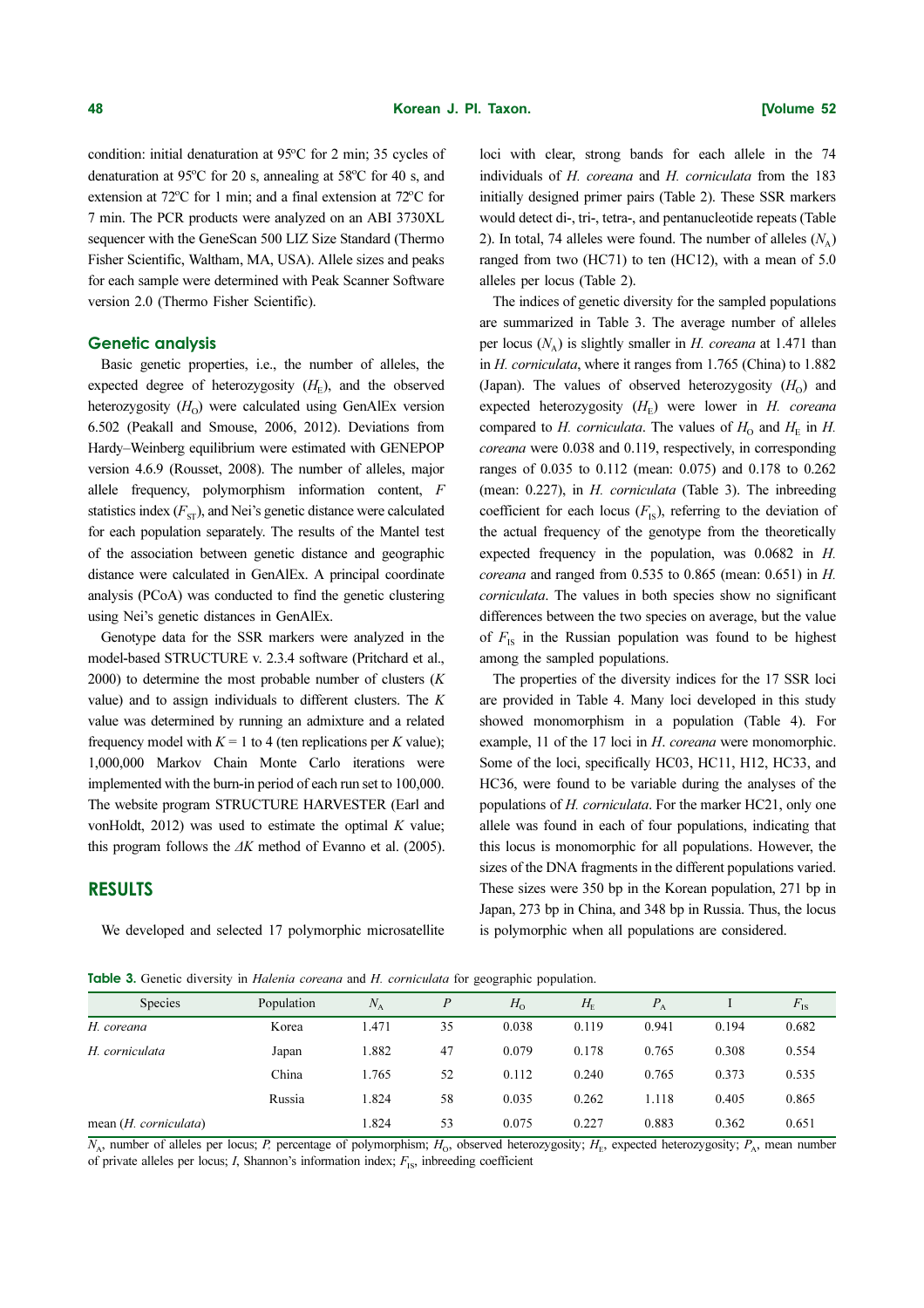#### 2022] **The State of VIVI and OH: Genetic variation of Halenia coreana** and the state of the 49

| 2022]<br>Table 4. Genetic properties of the 17 polymorphic SSR loci in Halenia coreana and H. coriculata.<br>$\Primer$                                                                                                                                                                                                                                                                                                                                   | H. coreana<br>Korea                                                                                                                                                                                                                                                                                                                                                                                                                                                          | YUN and OH: Genetic variation of Halenia coreana<br>Japan                                                                                                                                                                                                                                                                                                                                                                                                                        |                                                                                                                                                                                                                                               | H. corniculata<br>China                                                                                                                                                                                                                                                                                                                                                                                                                                                                                                               |                                                                                                                                                                                                                                                                                                                                                                                                                                                                                                                         | 49<br>${\rm Russia}$                                                                                                                                                                                                                                                                                                                                                                                                                                                                         |
|----------------------------------------------------------------------------------------------------------------------------------------------------------------------------------------------------------------------------------------------------------------------------------------------------------------------------------------------------------------------------------------------------------------------------------------------------------|------------------------------------------------------------------------------------------------------------------------------------------------------------------------------------------------------------------------------------------------------------------------------------------------------------------------------------------------------------------------------------------------------------------------------------------------------------------------------|----------------------------------------------------------------------------------------------------------------------------------------------------------------------------------------------------------------------------------------------------------------------------------------------------------------------------------------------------------------------------------------------------------------------------------------------------------------------------------|-----------------------------------------------------------------------------------------------------------------------------------------------------------------------------------------------------------------------------------------------|---------------------------------------------------------------------------------------------------------------------------------------------------------------------------------------------------------------------------------------------------------------------------------------------------------------------------------------------------------------------------------------------------------------------------------------------------------------------------------------------------------------------------------------|-------------------------------------------------------------------------------------------------------------------------------------------------------------------------------------------------------------------------------------------------------------------------------------------------------------------------------------------------------------------------------------------------------------------------------------------------------------------------------------------------------------------------|----------------------------------------------------------------------------------------------------------------------------------------------------------------------------------------------------------------------------------------------------------------------------------------------------------------------------------------------------------------------------------------------------------------------------------------------------------------------------------------------|
| $N_{\rm A}$<br>$HC03$<br>$\,1$<br>HC09<br>$\sqrt{3}$<br>HC11<br>$\,1$<br>$HC12$<br>$\mathbf{1}$<br>$HC17$<br>$\sqrt{2}$<br>HC19<br>$\mathfrak{Z}$<br>HC21<br>$\,1\,$<br>$\rm HC23$<br>$\,1\,$<br>HC33<br>$\,1$<br>$HC36$<br>$\,1$<br>$HC45$<br>$\sqrt{2}$<br>$HC50$<br>$\sqrt{2}$<br>HC51<br>$\,1$<br>$HC55$<br>$\sqrt{2}$<br>$\rm{HC}60$<br>$\mathbf{1}$<br>HC71<br>$\,1$<br>$HC73$<br>$\mathbf{1}$<br>${\it Mean}$<br>1.47                             | $H_{\rm o}$<br>$H_{\scriptscriptstyle\rm E}$<br>$0.000\,$<br>$0.000\,$<br>$0.071\,$<br>0.426<br>$0.000\,$<br>0.000<br>0.000<br>$0.000\,$<br>$0.000\,$<br>0.245<br>$0.000\,$<br>0.541<br>0.000<br>$0.000\,$<br>$0.000\,$<br>$0.000\,$<br>$0.000\,$<br>$0.000\,$<br>0.000<br>$0.000\,$<br>0.245<br>$0.000\,$<br>0.214<br>0.191<br>$0.000\,$<br>$0.000\,$<br>$0.357\,$<br>0.375<br>$0.000\,$<br>$0.000\,$<br>$0.000\,$<br>$0.000\,$<br>$0.000\,$<br>$0.000\,$<br>0.038<br>0.119 | $N_{\rm A}$<br>$H_{\rm o}$<br>$\sqrt{2}$<br>$0.000\,$<br>$\sqrt{2}$<br>$0.000\,$<br>$\sqrt{2}$<br>$0.000\,$<br>$\boldsymbol{7}$<br>$0.000\,$<br>$0.000\,$<br>$\,1$<br>$0.000\,$<br>$\,1$<br>$0.000\,$<br>$\,1$<br>$0.000\,$<br>$\,1\,$<br>$\sqrt{3}$<br>0.350<br>$0.000\,$<br>$\sqrt{2}$<br>$0.000\,$<br>$\,1$<br>$\,1$<br>$0.000\,$<br>$\sqrt{3}$<br>$1.000\,$<br>$\,1$<br>$0.000\,$<br>$\sqrt{2}$<br>$0.000\,$<br>$0.000\,$<br>$\,1$<br>$0.000\,$<br>$\,1$<br>$1.8\,$<br>0.079 | $H_{\rm E}$<br>$0.480\,$<br>$0.480\,$<br>$0.180\,$<br>$0.610\,$<br>$0.000\,$<br>$0.000\,$<br>$0.000\,$<br>$0.000\,$<br>$0.436\,$<br>$0.180\,$<br>$0.000\,$<br>$0.000\,$<br>0.564<br>$0.000\,$<br>0.095<br>$0.000\,$<br>$0.000\,$<br>$0.178\,$ | ${\cal H}_{\rm O}$<br>$N_{\rm A}$<br>$\sqrt{2}$<br>$0.050\,$<br>$\sqrt{2}$<br>$0.000\,$<br>$\sqrt{2}$<br>$0.000\,$<br>$\overline{4}$<br>$0.000\,$<br>$\,1$<br>$0.000\,$<br>$\ensuremath{\mathfrak{Z}}$<br>$0.000\,$<br>$\,1\,$<br>$0.000\,$<br>$\sqrt{3}$<br>$0.000\,$<br>$\sqrt{2}$<br>$0.850\,$<br>$\sqrt{2}$<br>$0.000\,$<br>$\,1\,$<br>$0.000\,$<br>$0.000\,$<br>$\,1\,$<br>$\sqrt{2}$<br>$1.000\,$<br>$\,1\,$<br>$0.000\,$<br>$0.000\,$<br>$\mathbf{1}$<br>$0.000\,$<br>$\,1\,$<br>$0.000\,$<br>$\mathbf{1}$<br>0.112<br>$1.8\,$ | $H_{\scriptscriptstyle\rm E}$<br>$N_{\rm A}$<br>$\mathfrak{Z}$<br>0.049<br>0.455<br>$\sqrt{2}$<br>$0.480\,$<br>$\ensuremath{\mathfrak{Z}}$<br>$\sqrt{2}$<br>0.595<br>$0.000\,$<br>$\,1\,$<br>0.565<br>$\,1\,$<br>$0.000\,$<br>$\,1\,$<br>$0.620\,$<br>$\sqrt{2}$<br>0.499<br>$\sqrt{3}$<br>$0.320\,$<br>$\sqrt{3}$<br>$0.000\,$<br>$\sqrt{2}$<br>$0.000\,$<br>$\,1\,$<br>$0.500\,$<br>$\,1\,$<br>$0.000\,$<br>$\,1\,$<br>$0.000\,$<br>$\,1\,$<br>$0.000\,$<br>$\sqrt{2}$<br>$0.000\,$<br>$\sqrt{2}$<br>0.240<br>$1.8\,$ | $H_{\scriptscriptstyle\rm E}$<br>$H_{\rm o}$<br>0.265<br>$0.000\,$<br>$0.000\,$<br>0.420<br>$0.100\,$<br>0.445<br>$0.050\,$<br>0.439<br>$0.000\,$<br>$0.000\,$<br>$0.000\,$<br>$0.000\,$<br>$0.000\,$<br>$0.000\,$<br>$0.000\,$<br>$0.500\,$<br>$0.000\,$<br>$0.620\,$<br>$0.050\,$<br>0.564<br>$0.000\,$<br>0.320<br>$0.000\,$<br>$0.000\,$<br>$0.000\,$<br>$0.000\,$<br>$0.000\,$<br>$0.000\,$<br>$0.000\,$<br>$0.000\,$<br>$0.400\,$<br>0.375<br>$0.000\,$<br>$0.500\,$<br>0.035<br>0.262 |
| $N_A$ , number of alleles per locus; $H_0$ , observed heterozygosity; $H_E$ , expected heterozygosity<br>Table 5. Estimates of pairwise $F_{ST}$ (below diagonal) and Nei's genetic distance (above diagonal) among populations of <i>Halenia coreana</i> and<br>H. corniculata.<br>Species<br>H. coreana<br>H. corniculata<br>The pairwise genetic differentiation coefficient $(F_{ST})$ ranged<br>from 0.200 (HC71) to 1 (HC21). The pairwise genetic | Population<br>Korea<br>Japan<br>China<br>${\rm Russia}$<br>differentiation coefficient $(F_{ST})$ showed that <i>H. coreana</i> was                                                                                                                                                                                                                                                                                                                                          | H. coreana<br>Korea<br>$\qquad \qquad -$<br>0.705<br>$0.650\,$<br>0.644                                                                                                                                                                                                                                                                                                                                                                                                          | $0.8\,$<br>0.7<br>$0.6\,$                                                                                                                                                                                                                     | Japan<br>1.868<br>0.504<br>0.458                                                                                                                                                                                                                                                                                                                                                                                                                                                                                                      | H. corniculata<br>China<br>1.523<br>0.755<br>0.524<br>$y = 0.00006x + 0.5194$<br>$R^2 = 0.0764$                                                                                                                                                                                                                                                                                                                                                                                                                         | ${\rm Russia}$<br>2.332<br>0.692<br>1.238<br>$\equiv$<br>$\bullet$<br>$\bullet$<br>$\scriptstyle\bullet$ $\scriptstyle\bullet$                                                                                                                                                                                                                                                                                                                                                               |

Table 4. Genetic properties of the 17 polymorphic SSR loci in Halenia coreana and H. coriculata.

Table 5. Estimates of pairwise  $F_{ST}$  (below diagonal) and Nei's genetic distance (above diagonal) among populations of *Halenia coreana* and H. corniculata.

| Species        | Population | H. coreana | H. corniculata |       |                          |  |
|----------------|------------|------------|----------------|-------|--------------------------|--|
|                |            | Korea      | Japan          | China | Russia                   |  |
| H. coreana     | Korea      |            | 1.868          | 1.523 | 2.332                    |  |
| H. corniculata | Japan      | 0.705      |                | 0.755 | 0.692                    |  |
|                | China      | 0.650      | 0.504          | —     | 1.238                    |  |
|                | Russia     | 0.644      | 0.458          | 0.524 | $\overline{\phantom{0}}$ |  |

The pairwise genetic differentiation coefficient  $(F_{ST})$  ranged from 0.200 (HC71) to 1 (HC21). The pairwise genetic differentiation coefficient  $(F_{ST})$  showed that H. coreana was highly differentiated from H. corniculata (Table 5). A similar tendency was found for Nei's genetic distance; H. coreana showed relatively high values in the pairs with H. coreana (mean genetic distance, 1.907) (Table 5). The Mantel test using pooled data from the two species showed a weak positive correlation ( $r = 0.276$ ,  $p = 0.17$ ) between the geographic distance and the genetic distance (Fig. 1).

To obtain information about the population structures of the



Fig. 1. Relationship between geographic distance and genetic distance  $(F_{ST})$  for Halenia coreana and H. corniculata. Values were calculated treating the two species as one unit.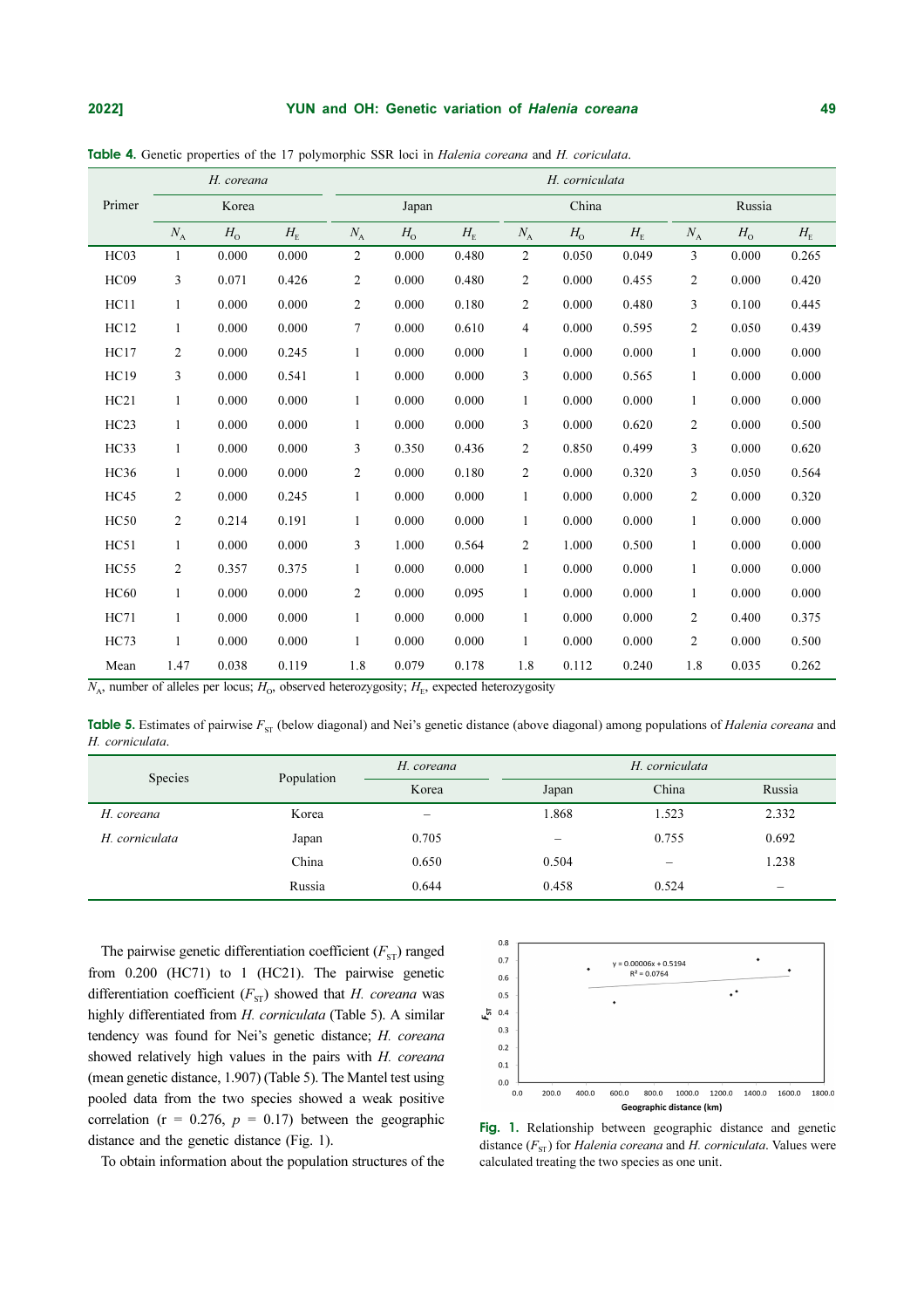

Fig. 2. Results of STRUCTURE analyses based on the simple sequence repeats data and Bayesian model-based clustering analysis for four populations of Halenia coreana and H. corniculata. The bar plot shows the group assignments of 74 individual genotypes for  $K = 4$ .



Fig. 3. Principle coordinates analysis of variance based on 17 simple sequence repeats markers. Principal coordinate 1 and 2 account for 30.57% and 23.94% of the variance, respectively. Closed triangle, Halenia coreana; Open triangle, the Chinese population; Closed square, the Russian population; Open square, the Japanese population.

H. coreana and H. corniculata accessions from allelic frequencies, we used two methods: STRUCTURE and PCoA. In the STRUCTURE analysis, the computation of Evanno's  $\Delta K$  indicated  $K = 4$  as the most likely model (Fig. 2), suggesting the presence of four main groups. With 0.83 as the likelihood (Q-value) to cluster each accession in the seven clusters, a total of 74 individuals were grouped into one of four groups. The China and Russia populations showed a high proportion (Q-value  $> 0.8$ ). Each population had a low admixture percentage (19%). The grouping determined by STRUCTURE was not related to the geographic distance between the populations. The results of PCoA showed that H. coreana was clearly separated from H. corniculata and that individuals of each population were cohesively clustered (Fig. 3).

# **DISCUSSION**

It is important to conserve the genetic diversity of the natural population of a species. In particular, this is critical for endangered species with a narrow distribution range and small population size, such as H. coreana. This study is the first to investigate the genetic diversity and population structure of H. coreana and H. corniculata through microsatellite markers.

By genotyping the two species with SSR markers, we show the vulnerability of critically endangered species with a small population size. The genotyping data indicate that H. coreana has low genetic diversity compared to its sister H. corniculata (Table 3). Measures of genetic diversity, such as the percentage of polymorphism, the observed heterozygosity, the expected heterozygosity, and Shannon's information index, in H. coreana were lower than those the three populations of China,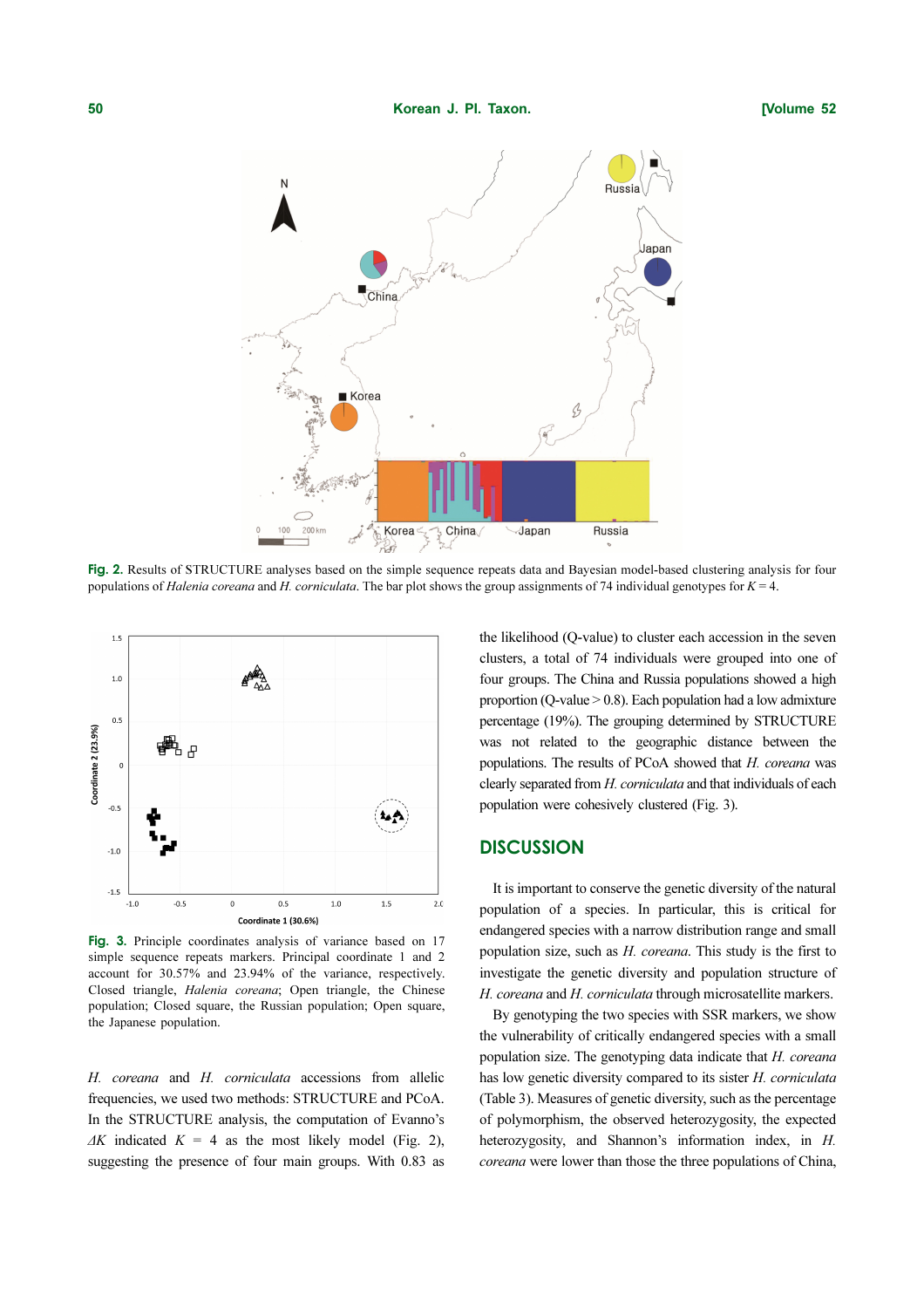Japan, and Russia of H. corniculata (Table 3).

**2022] YUN and OH: Genetic**<br>Japan, and Russia of *H. corniculata* (Table 3).<br>This pattern may be related to the breeding system, in which<br>high inbreeding coefficient  $(F_{1s})$  values (Rousset, 2002) were **2022] COMB CONDITY CONDITY CONDITY CONDITY CONDITY CONDITY** (Table 3). This pattern may be related to the breeding system, in which high inhereding coefficient  $(F_{is})$  values (Rousset, 2002) were found in bo **2022] YUN and OH: Genetic**<br> **Examplementary be related to the breeding system, in which<br>
high inbreeding coefficient (** $F_n$ **) values (Rousset, 2002) were<br>
found in both H. correnana and H. corriculana (Table 3). The<br>
fou 2022] YUN and OH: Genetic**<br>
Tapan, and Russia of *H. corniculata* (Table 3).<br>
This pattern may be related to the breeding system, in which<br>
This pattern may be related to the breeding system, in which<br>
thigh infveredin **2022]** YUN ar<br> **2022]** YUN ar<br> **1** Japan, and Russia of *H. corriculata* (Tab<br>
This pattern may be related to the breeding<br>
the inhereding coefficient  $(F_{\rm s})$  values (R<br>
found in both *H. coreana* and *H. corricu*<br>
corr **2022] C**<br>**2022] C**<br>**Example 11 C**<br>**Example 1 C**<br>**Example 1 C C**<br>**Example 1 C C**<br>**Example 1 C C C**<br>**Example 1 C C**<br>**Example 1 C C**<br>**C C**<br>**C C C C C C C C C C**<br>**C C C** This pattern may be related to the breeding system, in which high inbreeding coefficient  $(F_{1S})$  values (Rousset, 2002) were found in both H. coreana and H. corniculata (Table 3). The corresponding values in Halenia were much higher than those reported in other species (Lee et al., 2018; Wang, 2020; Wu et al., 2020), suggesting that inbreeding frequently occurs in the two species of *Halenia*. Kim et al. (2018) found that 56% of flowers in the Mt. Hwaaksan population are cleistogamous. Cleistogamous flowers are very small (3–5 mm in diam. vs. 1.1–1.4 cm in diam. in chasmogamous flowers) having a perianth that remains closed where the stigma is pollinated from the pollen of the same flower, resulting in an inbreeding system. The frequency of cleistogamous flowers in the Mt. Daeamsan population is even higher at 70% (Kim et al., 2018). Such an inbreeding mating system may be advantageous for colonizing a new population, in which a few plants are established or pollinators are not available for the plant. However, not all seeds produced in a population are derived from inbreeding. The flowers of H. coreana and H. corniculata have long spurs in which nectar is produced (von Hagen and Kadereit, 2002), an apparatus facilitating outcrossing. A mixed mating system may have been beneficial to increase the probability of colonizing a new population and to enhance genetic diversity so as to avoid inbreeding depression.

Halenia coreana is genetically differentiated from H. corniculata, as inferred by Wright's  $F_{ST}$  (Wright, 1978) and Nei's genetic distance, showing that the pairwise  $F_{ST}$  values between the species are higher than those among populations within *H. corniculata* (Table 5). Interestingly, the  $F_{ST}$  values in H. corniculata indicate strong genetic differentiation within the species. Each of the populations included in this study is well geographically separated, and population isolation may be responsible for the high values of  $F_{\rm cr}$ .

The results of PCoA and the STRUCTURE analysis show clear genetic differentiation between H. coreana and H. corniculata and among the populations of H. corniculata (Figs. 2, 3). Our SSR data demonstrate that the Korean population of Halenia is clearly separated from the China + Japan + Russia cluster (Fig. 3), supporting the recognition of H. coreana as a distinct species (Han et al., 2019). The strong geographical structuring of H. coreana and H. corniculata suggests the presence of a barrier to prevent gene flows between species and among different populations. This may explain the weak correlation between the geographical distances and pairwise  $F_{ST}$  (Fig. 1).

Ecological characteristics should be considered when conservation measures are implemented for H. coreana. Plants of H. coreana require an open habitat to survive and maintain the population (Kim et al., 2018). They grow in open places such as meadows, heliports, and roadsides in alpine areas. Because many of these areas are disturbed by human activities, such as mowing and the construction of trails, habitats for H. coreana have decreased, which can lead to the complete extinction of a population. Changes of vegetation in places where the species occurs, specifically developing forests with trees and shrubs, may have a more direct effect on the survival of the population, as they are not found under crowned habitats with dense taller herbaceous plants or woody plants (Kim et al., 2018). The seedlings of biennial H. coreana would not survive under such shady conditions. The population of the Yongsil trail in Mt. Hallasan, located at an elevation of about 1,500 m, is densely covered by perennial Sasa quelpaertensis Nakai, and plants of H. coreana are no longer found.

Habitat preference to open places is also found in H. corniculata. The species is currently widely distributed in high latitude areas of Japan, Sakhalin, the Kuriles, Kamchatka, China, Siberia, and eastern Europe (Toyokuni and Yamazaki, 1993). Halenia coreana is distributed along the southern boundary of the distributional range of H. corniculata such that the Korean endemic species is more vulnerable to climate changes. Conservation strategies for H. coreana should focus on the preservation of open habitats for the species. Restoration of populations from seeds is also recommended, as the plants produce numerous seeds per plant. With regard to in situ restoration efforts, it is very important to manage the habitat conditions preferred by the species. Many rare and threatened species and highly selfing or clonal species, such as H. coreana, show three important characteristics: a high degree of genetic differentiation among populations, low genetic diversity within populations, and a high degree of inbreeding (Ottewell et al., 2016).

In conclusion, our SSR data on the genetic diversity, breeding system, and genetic differentiation of H. coreana along with the ecological characteristics of the species will be useful to those who plan and implement conservation strategies. The present study highlights the utility of microsatellite markers for assessing and monitoring genetic diversity in an endangered species. The data produced in this study can be used as a baseline for future genetic monitoring and species recovery programs.

ORCID: Narae YUN: https://orcid.org/0000-0003-2297-7392; Sang-Hun OH: https://orcid.org/0000-0001-8778-4458

### ACKNOWLEDGMENTS

We are grateful to Jin-Oh Hyun for providing the Russian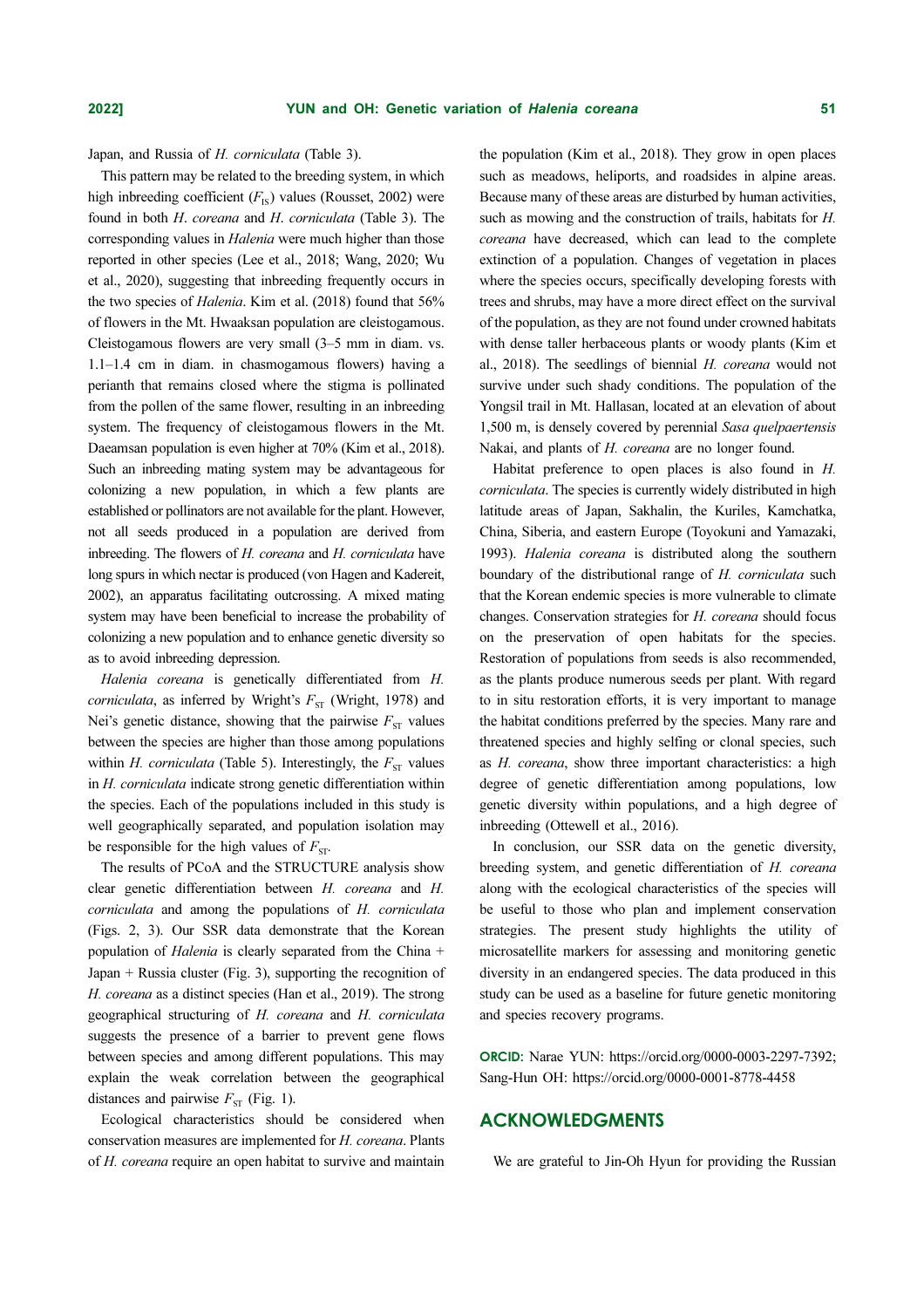samples, Young-Dong Kim and Bo-Yun Kim for information about the sampling sites, and Yun Gyeong Choi and Seung-Hyun Hwang for their help in various stages of this research. We also thank the staff at KB for allowing us to examine their herbarium specimens. This work was supported by research grants from the National Institute of Biological Resources of Korea (NIBR-201703201) and the National Research Foundation of Korea (NRF 2020R1I1A3068464).

# CONFLICTS OF INTEREST

Sang-Hun OH, the Editor-in-Chief of the Korean Journal of Plant Taxonomy, was not involved in the editorial evaluation or decision to publish this article. The first author has declared no conflicts of interest.

# LITERATURE CITED

- Allen, C. K. 1933. A monograph of the American species of the genus Halenia. Annals of the Missouri Botanical Garden 20: 119–222.
- Cheek, M., E. N. Lughadha, P. Kirk, H. Lindon, J. Carretero, B. Looney, B. Douglas, D. Haelewaters, E. Gaya, T. Llewellyn, A. M. Ainsworth, Y. Gafforov, K. Hyde, P. Crous, M. Hughes, B. E. Walker, R. C. Forzza, K. M. Wong and T. Niskanen. 2020. New scientific discoveries: Plants and fungi. Plants People Planet 2: 371–388.
- Cho, W.-B., I.-S. Choi and B.-H. Choi. 2015. Development of microsatellite markers for the endangered Pedicularis ishidoyana (Orobanchaceae) using next-generation sequencing. Applications in Plant Sciences 3: 1500083.
- Choi, H.-J., S. Yang, J.-C. Yang and N. Friesen. 2019. Allium ulleungense (Amaryllidaceae), a new species endemic to Ulleungdo Island, Korea. Korean Journal of Plant Taxonomy 49: 294–299.
- Chung, J.-M., J.-K. Shin, E.-M. Sun and H.-W. Kim. 2017. A new species of *Epilobium* (Onagraceae) from Ulleungdo Island, Korea, Epilobium ulleungensis. Korean Journal of Plant Taxonomy 47: 100–105.
- Do, D. N., D. V. Luong, C. D. Nguyen, S. T. Hoang, H. T. Le, J. E. Han and H.-S. Park. 2019. A new yellow Camellia (Theaceae) from central Vietnam. Korean Journal of Plant Taxonomy 49: 90–95.
- Donoghue, M. J. and W. S. Alverson. 2000. A new age of discovery. Annals of the Missouri Botanical Garden 87: 110–126.
- Earl, D. A. and B. M. vonHoldt. 2012. STRUCTURE HAR-VESTER: A website and program for visualizing STRUC-TURE output and implementing the Evanno method. Conservation Genetics Resources 4: 359–361.
- Evanno, G., S. Regnaut and J. Goudet. 2005. Detecting the number of clusters of individuals using the software STRUCTURE: A simulation study. Molecular Ecology 14: 2611–2620.
- Gleason, H. A. and A. Cronquist. 1991. Manual of Vascular Plants of Northeastern United States and Adjacent Canada. The New York Botanical Garden, New York, 910 pp.
- Han, S.-M., H. Won and C. E. Lim. 2019. Halenia coreana (Gentianaceae), a new species from Korea: Evidence from morphological and molecular data. Phytotaxa 403: 86–98.
- Ho, T. N. and J. S. Pringle. 1995. Gentianaceae. In Flora of China. Vol. 16. Gentianaceae through Boraginaceae. Wu, Z. Y. and P. H. Raven (eds.), Science Press, Beijing and Missouri Botanical Garden Press, St. Louis, MO. Pp. 1–139.
- Kang, D.-H., H. G. Ong, J.-H. Lee, E.-K. Jung, N.-O. Kyaw, Q. Fan and Y.-D. Kim. 2021. A new broad-leaved species of loquat from eastern Myanmar and its phylogenetic affinity in the genus Eriobotrya (Rosaceae). Phytotaxa 482: 279–290.
- Kim, B.-Y., H. Won, C. Phourin, C.-K. Lim, J.-S. Shin, Y.-S. Kim and S.-H. Cho. 2019. Impatiens cardamomensis (Balsaminaceae), a new species from Cambodia. Korean Journal of Plant Taxonomy 49: 319–323.
- Kim, K. C. and L. B. Byrne. 2006. Biodiversity loss and the taxonomic bottleneck: Emerging biodiversity science. Ecological Research 21: 794–810.
- Kim, Y. C., H. H. Chae, G. H. Nam and K. S. Lee. 2018. Adapting strategy of biennial endangered Halenia corniculata (L.) Cornaz to environmental stress and its implications for conservation plan. Journal of Plant Biology 61: 177–185.
- Lee, S.-R., J.-E. Choi, B.-Y. Lee, J.-N. Yu and C. E. Lim. 2018. Genetic diversity and structure of an endangered medicinal herb: Implications for conservation. AoB PLANTS 10: ply021.
- Lopez, L., R. Barreiro, M. Fischer and M. A. Koch. 2015. Mining microsatellite markers from public expressed sequence taqs databases for the study of threatened plants. BMC Genomics 16: 781.
- National Institute of Biological Resources. 2012. Red Data Book of Endangered Vascular Plants in Korea. National Institute of Biological Resources, Incheon, 392 pp.
- Nam, G. H., H.-D. Jang, B.-Y. Lee and G. Y. Chung. 2020. Carex brevispicula (Cyperaceae), a new species from Korea. Korean Journal of Plant Taxononmy 50: 395–402.
- Ottewell, K. M., D. C. Bickerton, M. Byrne and A. J. Lowe. 2016. Bridging the gap: A genetic assessment framework for population-level threatened plant conservation prioritization and decision-making. Diversity and Distributions 22: 174–188.
- Paek, W.-K. 2007. Gentianaceae. *In* The Genera of Vascular Plants of Korea. Park, C.-W. (ed.), Academy Publishing Co., Seoul. Pp. 764–772.